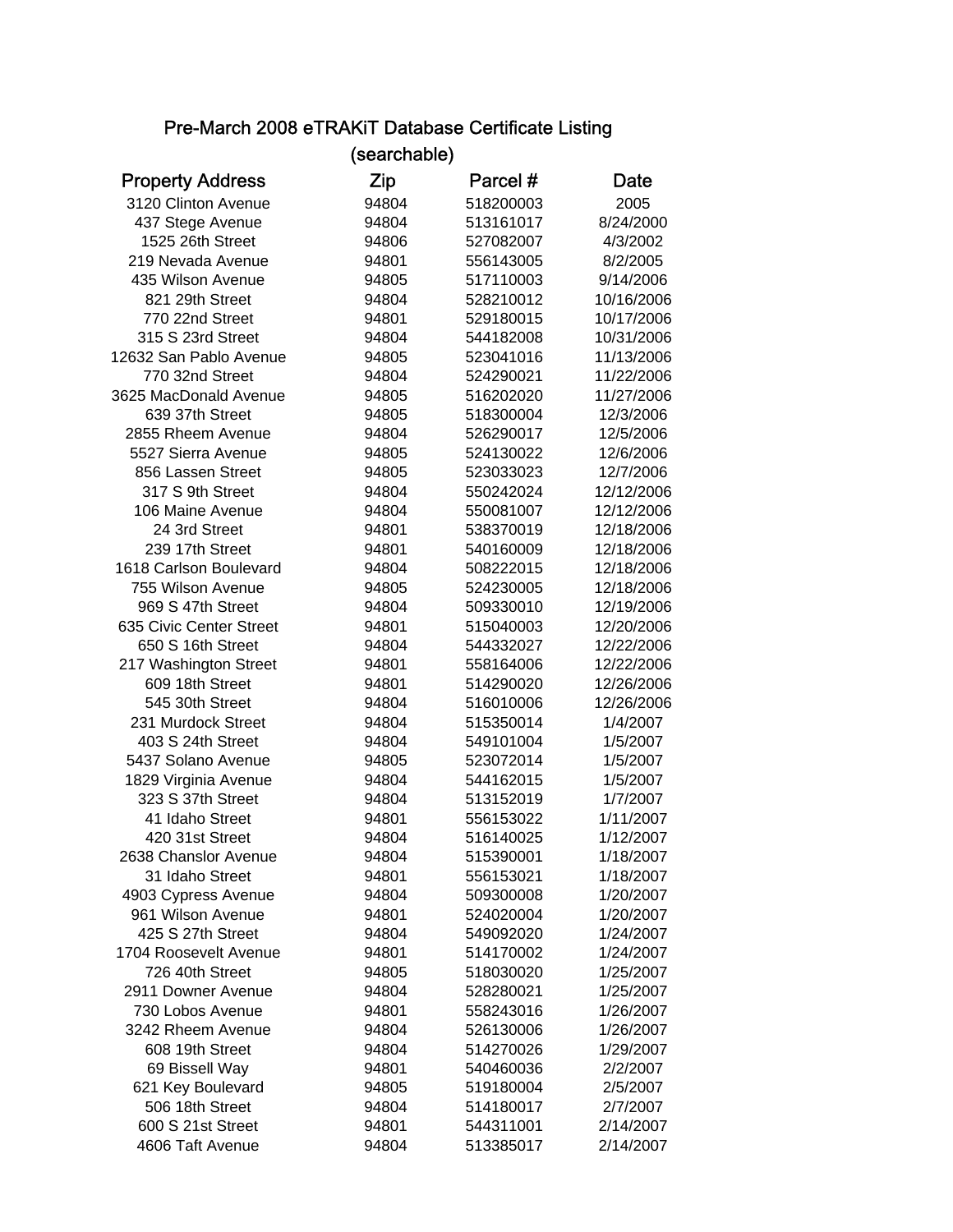| 2706 Lincoln Avenue   | 94804 | 528141007 | 2/15/2007 |
|-----------------------|-------|-----------|-----------|
| 870 S 45th Street     | 94804 | 509340016 | 2/21/2007 |
| 449 39th Street       | 94805 | 517180003 | 2/22/2007 |
| 91 Southland Drive    | 94804 | 560560153 | 2/22/2007 |
| 5301 Clinton Avenue   | 94804 | 523061007 | 2/23/2007 |
| 4026 Nevin Avenue     | 94805 | 517212004 | 2/23/2007 |
| 606 Sonoma Street     | 94805 | 520181001 | 2/27/2007 |
| 684 8th Street        | 94801 | 534132004 | 2/28/2007 |
| 416 Dimm Street       | 94805 | 519260005 | 2/28/2007 |
| 1007 28th Street      | 94804 | 528060013 | 3/2/2007  |
| 2800 Bissell Avenue   | 94804 | 515412017 | 3/5/2007  |
| 5126 Prather Avenue   | 94804 | 501220004 | 3/5/2007  |
| 780 17th Street       | 94801 | 529910001 | 3/6/2007  |
| 2863 Lowell Avenue    | 94805 | 526280014 | 3/9/2007  |
| 1035 Campbell Street  | 94804 | 509260019 | 3/12/2007 |
| 99 Murdock Street     | 94804 | 515332005 | 3/12/2007 |
| 88 Murdock Street     | 94804 | 515370015 | 3/12/2007 |
| 91 Murdock Street     | 94804 | 515332006 | 3/12/2007 |
| 35 Oregon Street      | 94801 | 556152018 | 3/12/2007 |
| 629 29th Street       | 94801 | 515100001 | 3/13/2007 |
| 4634 Overend Avenue   | 94804 | 513316046 | 3/13/2007 |
| 1830 Burbeck Avenue   | 94801 | 529271004 | 3/14/2007 |
| 92 Murdock Street     | 94804 | 515370016 | 3/14/2007 |
| 475 Western Drive     | 94801 | 558202006 | 3/15/2007 |
| 226 S 9th Street      | 94804 | 550320007 | 3/16/2007 |
| 877 33rd Street       | 94804 | 524140005 | 3/19/2007 |
| 2717 Lowell Avenue    | 94804 | 527160013 | 3/22/2007 |
| 700 Ventura Street    | 94805 | 523054015 | 3/22/2007 |
| 3033 McBryde Avenue   | 94804 | 526260015 | 3/23/2007 |
| 208 Piedmont Place    | 94801 | 558162005 | 3/23/2007 |
| 310 Santa Fe Avenue   | 94801 | 558162006 | 3/23/2007 |
| 669 35th Street       | 94804 | 518170009 | 3/27/2007 |
| 89 Crystal Cove Court | 94804 | 560590064 | 3/27/2007 |
| 82 Murdock Street     | 94804 | 515370013 | 3/27/2007 |
| 85 Murdock Street     | 94804 | 515332007 | 3/28/2007 |
| 720 35th Street       | 94804 | 518140012 | 4/2/2007  |
| 539 Key Boulevard     | 94805 | 519210007 | 4/10/2007 |
| 3250 Rheem Avenue     | 94804 | 526130007 | 4/10/2007 |
| 518 S 19th Street     | 94804 | 544291005 | 4/12/2007 |
| 650 15th Street       | 94801 | 514310001 | 4/13/2007 |
| 325 S 37th Street     | 94804 | 513152020 | 4/13/2007 |
| 2517 Clinton Avenue   | 94804 | 528330026 | 4/13/2007 |
| 3219 McBryde Avenue   | 94804 | 526100022 | 4/13/2007 |
| 3511 Solano Avenue    | 94805 | 524262006 | 4/13/2007 |
| 508 Dimm Street       | 94805 | 519231025 | 4/16/2007 |
| 414 S 36th Street     | 94804 | 549072011 | 4/19/2007 |
| 381 S 37th Street     | 94804 | 513152033 | 4/19/2007 |
| 601 16th Street       | 94804 | 514310018 | 4/20/2007 |
| 654 32nd Street       | 94804 | 518190014 | 4/20/2007 |
| 110/112 Castro Street | 94801 | 558300002 | 4/20/2007 |
| 450 Spring Street     | 94804 | 549072011 | 4/20/2007 |
| 681 11th Street       | 94804 | 534142011 | 4/26/2007 |
|                       |       |           |           |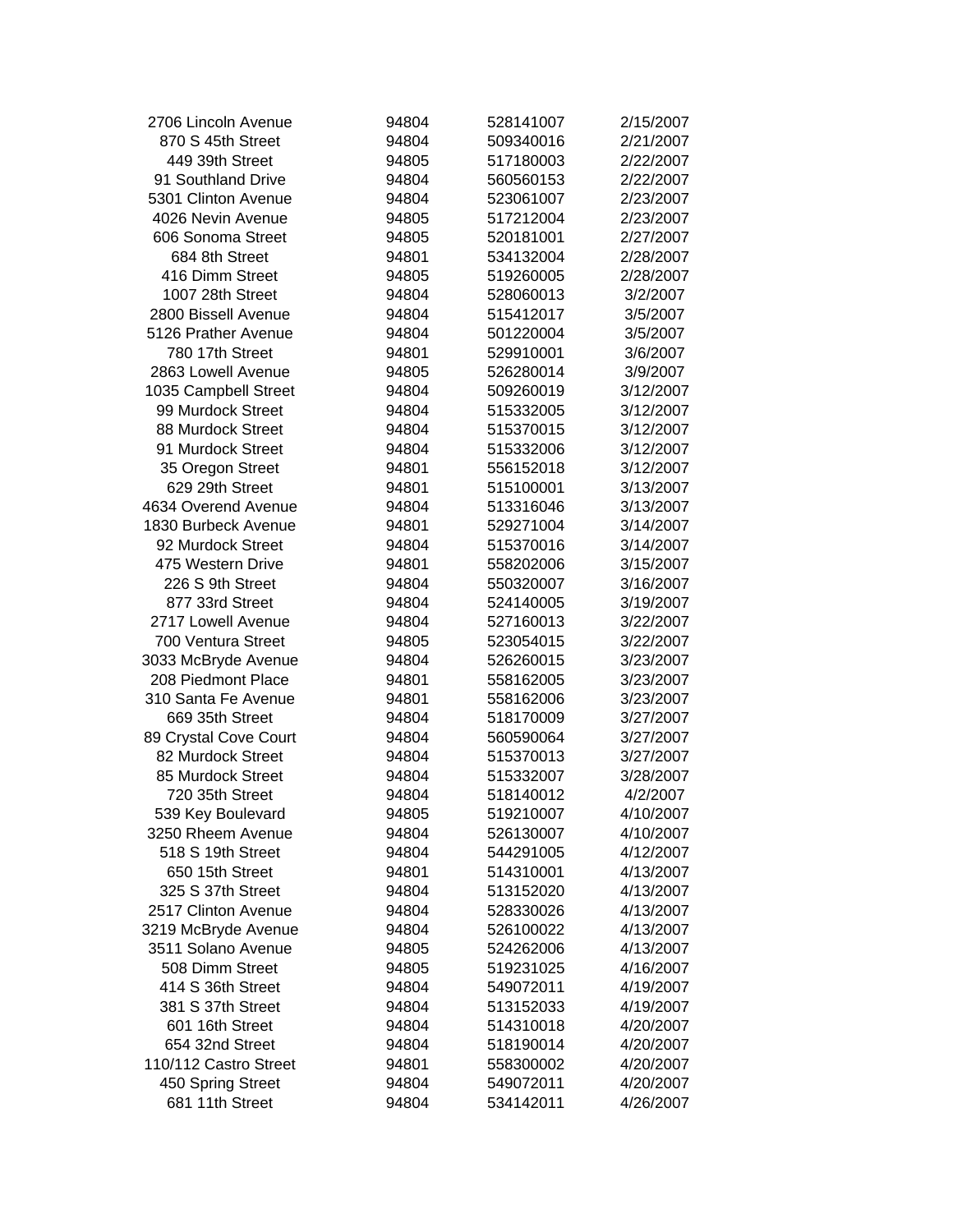| 630 37th Street              | 94804 | 518310025 | 4/30/2007 |
|------------------------------|-------|-----------|-----------|
| 3615 Cerrito Avenue          | 94805 | 518112006 | 4/30/2007 |
| 865 Ocean Avenue             | 94801 | 558233009 | 4/30/2007 |
| 4323 Roosevelt Avenue        | 94805 | 518370012 | 4/30/2007 |
| 635 32nd Street              | 94804 | 518250034 | 5/1/2007  |
| 834 Yuba Street              | 94805 | 523084012 | 5/8/2007  |
| 582 Key Boulevard            | 94805 | 519220025 | 5/9/2007  |
| 963 Ventura Street           | 94805 | 523023008 | 5/9/2007  |
| 3020 Nevin Avenue            | 94804 | 516172007 | 5/10/2007 |
| 759 Wilson Avenue            | 94801 | 524230004 | 5/14/2007 |
| 344 Summit Place             | 94801 | 558292007 | 5/15/2007 |
| 4317 Taft Avenue             | 94804 | 513133013 | 5/16/2007 |
| 625 39th Street              | 94805 | 518320009 | 5/17/2007 |
| 449 S 22nd Street            | 94801 | 544191018 | 5/18/2007 |
| 1328 Visalia Avenue          | 94804 | 530280005 | 5/20/2007 |
| 947 32nd Street              | 94804 | 524080011 | 5/21/2007 |
| 3501 Solano Avenue           | 94805 | 524262007 | 5/23/2007 |
| 2171 Meeker Avenue, Suite A4 | 94804 | 560150013 | 5/24/2007 |
| 2934 Maricopa Avenue         | 94804 | 526220005 | 6/1/2007  |
| 2870 Lowell Avenue           | 94804 | 526270011 | 6/5/2007  |
| 2541 Rheem Avenue            | 94804 | 527142014 | 6/5/2007  |
| 859 32nd Street              | 94804 | 524130006 | 6/7/2007  |
| 758 38th Street              | 94804 | 524240015 | 6/7/2007  |
| 3519 Maricopa Avenue         | 94804 | 526012019 | 6/7/2007  |
| 3309 Nevin Avenue            | 94805 | 516120013 | 6/7/2007  |
| 620 37th Street              | 94804 | 518310022 | 6/12/2007 |
| 1320 Monterey Street         | 94804 | 508051005 | 6/13/2007 |
| 130 E Scenic Avenue          | 94801 | 556163007 | 6/13/2007 |
| 4331 Barrett Avenue          | 94804 | 517070008 | 6/14/2007 |
| 646 Carlson Boulevard        | 94804 | 513173002 | 6/14/2007 |
| 634 32nd Street              | 94804 | 518260025 | 6/18/2007 |
| 2421 Lincoln Avenue          | 94804 | 528100022 | 6/19/2007 |
| 66 Sea Isle Drive            | 94804 | 560590047 | 6/20/2007 |
| 724 Kern Street              | 94805 | 523063023 | 6/21/2007 |
| 2519 Rheem Avenue            | 94804 | 527142017 | 6/21/2007 |
| 385 Western Drive            | 94804 | 558181001 | 6/21/2007 |
| 2610 Maricopa Avenue         | 94804 | 527150002 | 6/26/2007 |
| 130 S 11th Street            | 94804 | 544010016 | 6/27/2007 |
| 691 Sonoma Street            | 94805 | 520100007 | 6/29/2007 |
| 754 21st Street              | 94801 | 529192012 | 7/6/2007  |
| 22 29th Street               | 94804 | 515390012 | 7/10/2007 |
| 853 Kern Street              | 94805 | 523082009 | 7/10/2007 |
| 670 30th Street              | 94805 | 518210017 | 7/12/2007 |
| 4424 Berk Avenue             | 94804 | 513402036 | 7/17/2007 |
| 614 43rd Street              | 94805 | 518370018 | 7/18/2007 |
| 2819 Ohio Avenue             | 94804 | 513021020 | 7/20/2007 |
| 949 37th Street              | 94805 | 524030010 | 7/23/2007 |
| 617 43rd Street              | 94805 | 518360009 | 7/23/2007 |
| 2916 Ohio Avenue             | 94804 | 513032018 | 7/24/2007 |
| 327 S 36th Street            | 94804 | 513153023 | 7/27/2007 |
| 701 Lassen Street            | 94805 | 523052014 | 7/31/2007 |
| 103 Windjammer Court         | 94804 | 560590079 | 7/31/2007 |
|                              |       |           |           |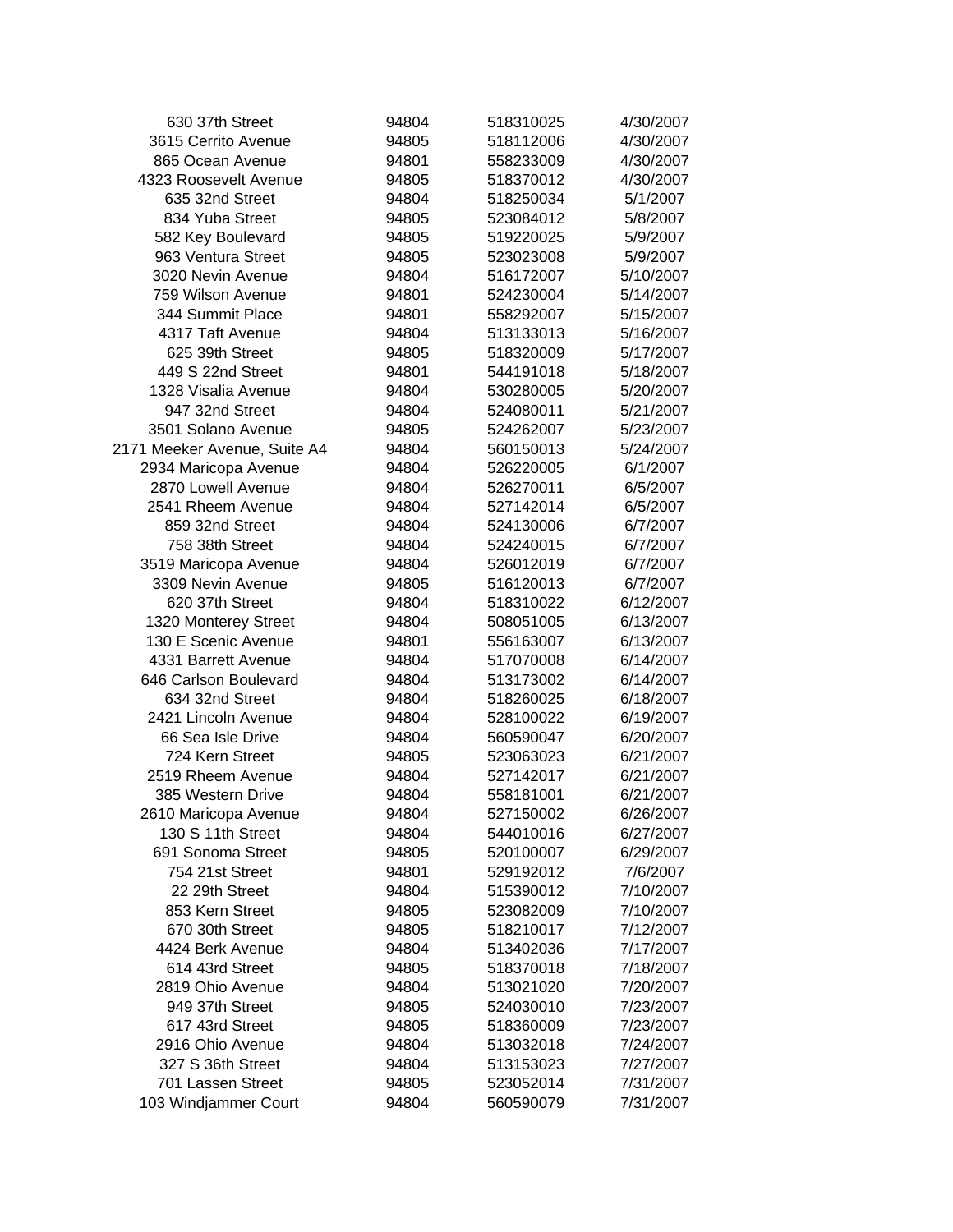| 316 44th Street                     | 94804 | 517232011 | 8/2/2007   |
|-------------------------------------|-------|-----------|------------|
| 936 Amador Street                   | 94804 | 523092020 | 8/6/2007   |
| 219 8th Street                      | 94801 | 538231009 | 8/9/2007   |
| 1514 Nevin Avenue                   | 94801 | 540480127 | 8/16/2007  |
| 825 S 45th Street                   | 94804 | 509370010 | 8/20/2007  |
| 301 S 20th Street                   | 94804 | 544171009 | 8/22/2007  |
| 559 42nd Street                     | 94805 | 517050001 | 8/23/2007  |
| 2343 Brooks Avenue                  | 94804 | 515010022 | 8/23/2007  |
| 215-215 1/2 -17th Street            | 94801 | 540160032 | 8/27/2007  |
| 505 Vista Heights Road              | 94530 | 573141042 | 8/27/2007  |
| 771 Yuba Street                     | 94805 | 523073011 | 8/27/2007  |
| 935 34th Street                     | 94805 | 524060010 | 8/28/2007  |
| 2635 Ohio Avenue                    | 94804 | 513021011 | 8/30/2007  |
| 942 Yuba Street                     | 94805 | 523094018 | 8/30/2007  |
| 832 30th Street                     | 94804 | 524120017 | 9/5/2007   |
| 427 44th Street                     | 94806 | 517130006 | 9/5/2007   |
| 653 31st Street                     | 94804 | 518240001 | 9/6/2007   |
| 1605 25th Street                    | 94806 | 527051015 | 9/11/2007  |
| 800 35th Street                     | 94804 | 524170016 | 9/12/2007  |
| 2726 Lincoln Avenue                 | 94801 | 528141010 | 9/12/2007  |
| 629 21st Street                     | 94801 | 514250003 | 9/14/2007  |
| 25 Idaho Street                     | 94801 | 556153020 | 9/14/2007  |
| 815 Kern Street                     | 94805 | 523082014 | 9/14/2007  |
| 821 Kern Street                     | 94805 | 523082013 | 9/14/2007  |
| 612 36th Street                     | 94805 | 518300019 | 9/17/2007  |
| 1901 Coalinga Avenue                | 94805 | 530230016 | 9/17/2007  |
| 5521 Clinton Avenue                 | 94804 | 523063016 | 9/17/2007  |
| 628 37th Street                     | 94805 | 518310024 | 9/18/2007  |
| 542 37th Street                     | 94801 | 517010012 | 9/18/2007  |
| 700 Wight Avenue                    | 94804 | 560280011 | 9/24/2007  |
| 1201 Melville Square, Units 101-412 | 94804 | see note  | 9/26/2007  |
| 22 7th Street                       | 94801 | 538410005 | 10/2/2007  |
| 1711 Esmond Avenue                  | 94801 | 529040017 | 10/2/2007  |
| 3011 Center Avenue                  | 94804 | 513032007 | 10/3/2007  |
| 454 Dimm Street                     | 94805 | 519231034 | 10/3/2007  |
| 119 Eddy Street                     | 94807 | 558300025 | 10/4/2007  |
| 117/119 Eddy Street                 | 94807 | 558300026 | 10/4/2007  |
| 921 Yuba Street                     | 94805 | 523093010 | 10/5/2007  |
| 3910 Nevin Avenue                   | 94804 | 516201005 | 10/9/2007  |
| 418 36th Street                     | 94804 | 516090016 | 10/10/2007 |
| 2631 Lowell Avenue                  | 94804 | 527160017 | 10/11/2007 |
| 885 McLaughlin Street               | 94805 | 523031002 | 10/11/2007 |
| 2379 Brooks Avenue                  | 94804 | 515010015 | 10/15/2007 |
| 3227 Lowell Avenue                  | 94804 | 526130019 | 10/16/2007 |
| 3825 Cutting Boulevard              | 94804 | 513141014 | 10/17/2007 |
| 233 S 23rd Street                   | 94804 | S02499--- | 10/18/2007 |
| 355 37th Street                     | 94804 | 516202007 | 10/22/2007 |
| 979 30th Street                     | 94804 | 524100005 | 10/23/2007 |
| 400 36th Street                     | 94804 | 516090015 | 10/23/2007 |
| 1203 Melville Square, Units 113-417 | 94804 | see note  | 10/23/2007 |
| 874 Kern Street                     | 94805 | 523083027 | 10/25/2007 |
| 3912 Clinton Avenue                 | 94804 | 518080002 | 10/26/2007 |
|                                     |       |           |            |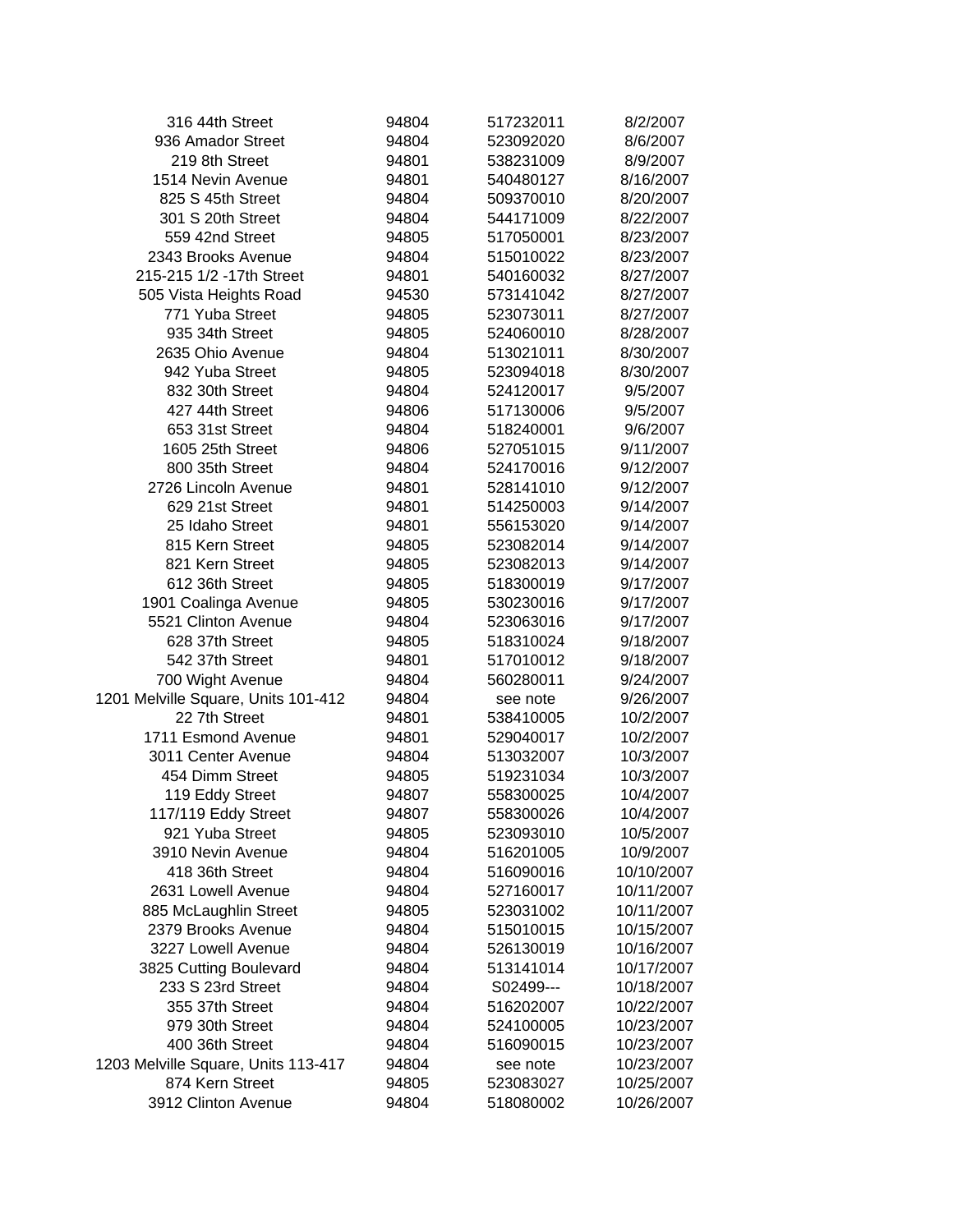| 2430 Lincoln Avenue                 | 94804 | 528151005 | 10/29/2007 |
|-------------------------------------|-------|-----------|------------|
| 4301 Ohio Avenue                    | 94804 | 513091023 | 10/29/2007 |
| 623 Kern Street                     | 94805 | 519100009 | 10/30/2007 |
| 678 Kern Street                     | 94805 | 519070022 | 10/30/2007 |
| 519 36th Street                     | 94805 | 516070011 | 11/5/2007  |
| 3516 Andrade Avenue                 | 94804 | 526060008 | 11/5/2007  |
| 1207 Melville Square, Units 112-417 | 94804 | see note  | 11/6/2007  |
| 201 Tewksbury Avenue                | 94801 | 558312001 | 11/7/2007  |
| 3225 Tulare Avenue                  | 94804 | 526160011 | 11/7/2007  |
| 2864 Maricopa Avenue                | 94804 | 526290009 | 11/8/2007  |
| 5103-5109 MacDonald Avenue          | 94804 | 501220009 | 11/15/2007 |
| 461 5th Street                      | 94804 | 538070006 | 11/19/2007 |
| 870/872/874 8th Street              | 94804 | 534031003 | 11/20/2007 |
| 801 Pennslyvania Avenue             | 94804 | 534071017 | 12/3/2007  |
| 70 W Ohio Avenue                    | 94804 | 550050012 | 12/4/2007  |
| 2541 Downer Avenue                  | 94804 | 528260016 | 12/6/2007  |
| 2872 McBryde Avenue                 | 94805 | 528120010 | 12/6/2007  |
| 757 32nd Street                     | 94804 | 524300005 | 12/7/2007  |
| 864 32nd Street                     | 94804 | 524140001 | 12/7/2007  |
| 675 36th Street                     | 94805 | 518150006 | 12/11/2007 |
| 324 S 36th Street                   | 94804 | 513152015 | 12/14/2007 |
| 1303 Pelican Way                    | 94801 | 560410089 | 12/17/2007 |
| 405-409 Santa Fe Avenue             | 94806 | 558092009 | 12/17/2007 |
| 633 Civic Center Street             | 94801 | 515040004 | 12/18/2007 |
| 656 40th Street                     | 94805 | 518070015 | 12/19/2007 |
| 768 Wilson Avenue                   | 94801 | 524220018 | 12/20/2007 |
| 689 Yuba Street                     | 94805 | 519070007 | 12/24/2007 |
| 5614 Doremus Avenue                 | 94805 | 520110007 | 12/27/2007 |
| 971 28th Street                     | 94804 | 528110012 | 12/31/2007 |
| 614 32nd Street                     | 94804 | 518260020 | 1/3/2008   |
| 1205 Melville Square, Units 101-411 | 94804 | see note  | 1/8/2008   |
| 784 Amador Street                   | 94804 | 523072025 | 1/11/2008  |
| 751 S 41st Street                   | 94805 | 513401007 | 1/14/2008  |
| 5135 Solano Avenue                  | 94804 | 523043014 | 1/14/2008  |
| 12560 San Pablo Avenue              | 94805 | 501633--- | 1/16/2008  |
| 666 5th Street                      | 94804 | 534201031 | 1/18/2008  |
| 175 25th Street                     | 94804 | 515311004 | 1/22/2008  |
| 2212 Esmond Avenue                  | 94806 | 529070012 | 2/4/2008   |
| 2516 Lincoln Avenue                 | 94804 | 528151008 | 2/5/2008   |
| 782 Ventura Street                  | 94806 | 523044025 | 2/5/2008   |
| 2230 Barrett Avenue                 | 94801 | 514100022 | 2/7/2008   |
| 4425 Potrero Avenue                 | 94804 | 513403010 | 2/7/2008   |
| 3730 Cerrito Avenue                 | 94805 | 518102004 | 2/15/2008  |
| 5650 Clinton Avenue                 | 94804 | 520121013 | 2/22/2008  |
| 330 33rd Street                     | 94804 | 516191012 | 2/25/2008  |
| 336 33rd Street                     | 94804 | 516191011 | 2/25/2008  |
| 658 33rd Street                     | 94804 | 518180014 | 3/3/2008   |
| 742 Lobos Avenue                    | 94801 | 558243006 | 3/3/2008   |
| 2624 Chanslor Avenue                | 94804 | 515380014 | 3/4/2008   |
| 959 McLaughlin Street               | 94805 | 523021005 | 3/4/2008   |
| 969 McLaughlin Street               | 94805 | 523021004 | 3/4/2008   |
| 702 McLaughlin Street               | 94805 | 523052018 | 3/4/2008   |
|                                     |       |           |            |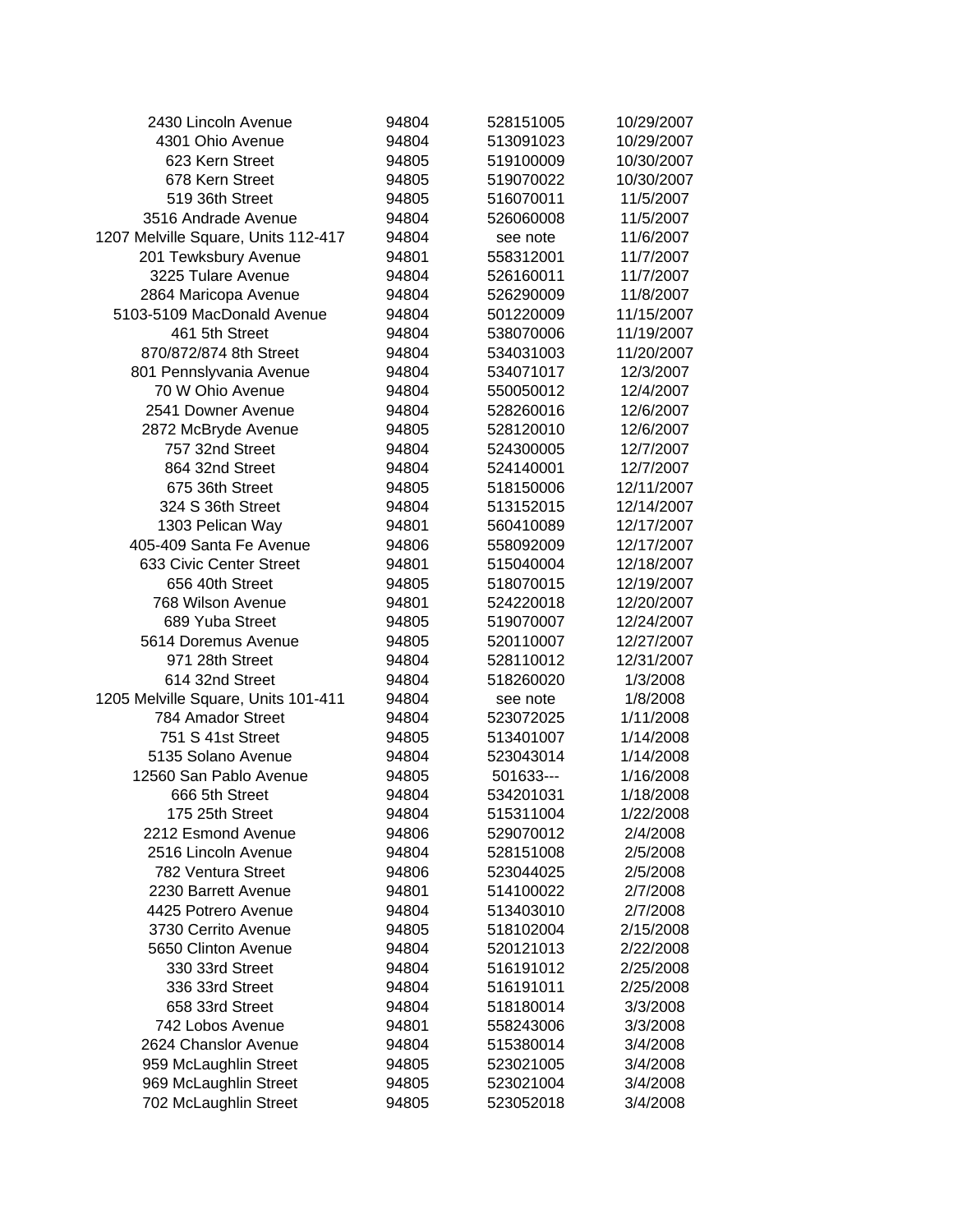| 558 37th Street           | 94805 | 517010014  | 3/6/2008   |  |
|---------------------------|-------|------------|------------|--|
| 634 27th Street           | 94804 | 515080002  | 3/11/2008  |  |
| 2543 Clinton Avenue       | 94804 | 528330030  | 3/11/2008  |  |
| 615 Sonoma Street         | 94805 | 520171004  | 3/11/2008  |  |
| 930 Wilson Avenue         | 94801 | 524010020  | 3/11/2008  |  |
| 12250 San Pablo Avenue    | 94804 | 519290016  | 3/12/2008  |  |
| 619 38th Street           | 94804 | 518310010  | 3/18/2008  |  |
| 2812 Esmond Avenue        | 94805 | 528200002  | 3/18/2008  |  |
| 2841 Andrade Avenue       | 94804 | 528040020  | 3/21/2008  |  |
| 609 39th Street           | 94805 | 518320013  | 3/25/2008  |  |
| 412 Spring Street         | 94804 | 549061006  | 4/1/2008   |  |
| 3101 MacDonald Avenue "A" | 94804 | 516181017  | 4/2/2008   |  |
| 830 Sonoma Street         | 94805 | 418072029  | 4/2/2008   |  |
| 443 37th Street           | 94805 | 516090008  | 4/3/2008   |  |
| 3320 Esmond Avenue        | 94805 | 524150003  | 4/3/2008   |  |
| 130 S 22nd Street         | 94804 | 544062003  | 4/8/2008   |  |
| 121 S 21st Street         | 94804 | 544052014  | 12/11/2006 |  |
| 85 Crystal Cove Court     | 94804 | 560590066  | 3/XX/1996  |  |
| 3039 Moran Avenue         | 94804 | 526180001  | 9/XX/06    |  |
| 2120 Sand dollar dr       | 94804 | 56063002   | 1/22/2007  |  |
| 980 34th st               | 94805 | 524050028  | 1/24/2007  |  |
| 944 31st st.              | 94804 | 524080023  | 11/8/2006  |  |
| 684 31st st               | 94112 | 518200023  | 10/16/2006 |  |
| 328 58th                  | 94805 | 550242006  | 9/13/2006  |  |
| 139 Murdock st            | 94804 | 51534009   | 9/22/2006  |  |
| 2637 Garvin               | 94804 | 528220021  | 9/12/2006  |  |
| 676 2nd st                | 94801 | 534102001  | 10/30/2006 |  |
| 325 Nevada ave            | 94801 | 5561220095 | 10/30/2006 |  |
| 2715 Humphery ave.        | 94804 | 527210017  | 10/24/2006 |  |
| 2035 Grant ave            | 94801 | 529281011  | 9/26/2005  |  |
| 1839 Esmmd ave            | 94553 | 529050017  | 10/31/2006 |  |
| 841 Ocean ave             | 94801 | 5582330063 | 9/20/2006  |  |
| 640 Ventuna St            | 94805 | 519150007  | 9/26/2006  |  |
| 69 Seagull dr             | 94804 | 560560012  | 9/14/2006  |  |
| 501 2nd St                | 94801 | 532720181  | 10/3/2006  |  |
| 3 Haborview               | 94804 | 5606201142 | 8/24/2006  |  |
| 27 Berakers blvd.         | 94114 | 560560090  | 8/26/2006  |  |
| 405 49th                  | 94804 | 5133164037 | 9/28/2006  |  |
| 2828 Tulare ave.          | 94804 | 26300004   | 9/28/2006  |  |
| 957 36th st               | 94805 | 5240010    | 10/24/2006 |  |
| 627 43rd                  | 94805 | 518360006  | 10/23/2006 |  |
| 5 Marsorview drive        | 94804 | 560620013  | 10/24/2006 |  |
| 331 E.Richmond ave        | 94804 | 556121020  | 10/25/2006 |  |
| 1616 26th at              | 94804 | 527061080  | 9/28/2006  |  |
| 2329 Clintin              | 94804 | 528360030  | 9/28/2006  |  |
| 2901 Howard st.           | 94804 | 526192016  | 10/2/2006  |  |
| 1515 Roosevlt             | 94801 | 52110312   | 9/1/2006   |  |
| 2862 Gaywor ave           | 94801 | 52821008   | 10/27/2006 |  |
| 930 S.43rd                | 94804 | 5093600277 | 10/10/2006 |  |
| 3613 Roosevelt            | 94801 | 518300016  | 10/11/2006 |  |
| 723 14th                  | 94804 | 5292410171 | 10/11/2006 |  |
| 1225 s.57th               | 94804 | 5084210078 | 10/18/2006 |  |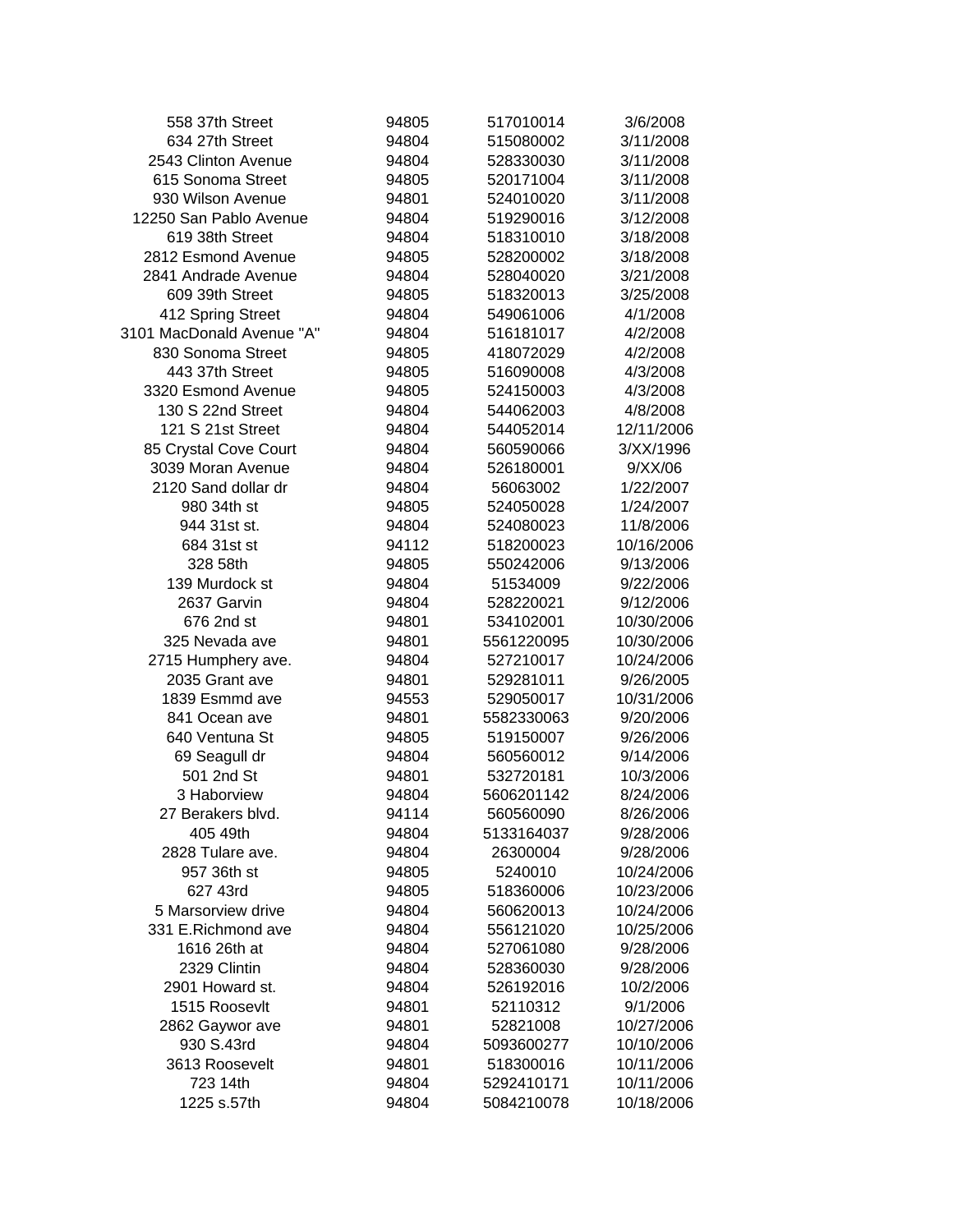| 94804 | 5182000041 | 10/18/2006 |  |
|-------|------------|------------|--|
| 94805 | 52416007   | 10/16/2006 |  |
| 94804 | 509150016  | 11/2/2006  |  |
| 94805 | 524150013  | 11/7/2006  |  |
| 94801 | 523034015  | 11/7/2006  |  |
| 94804 | 508350012  | 11/17/2006 |  |
| 94801 | 5582730106 | 11/17/2006 |  |
| 94801 | 538310011  | 11/20/2006 |  |
| 94806 | 509130009  | 11/8/2006  |  |
| 94804 | 513316039  | 11/29/2006 |  |
| 94804 | 517222008  | 12/1/2006  |  |
| 94804 | 526130021  | 12/1/2006  |  |
| 94801 | 54034008   | 12/5/2006  |  |
| 94804 | 524300012  | 11/15/2006 |  |
| 94803 | 528250008  | 12/4/2006  |  |
| 94804 | 524261010  | 12/27/2006 |  |
| 94804 | 524180014  | 6/29/2007  |  |
|       |            |            |  |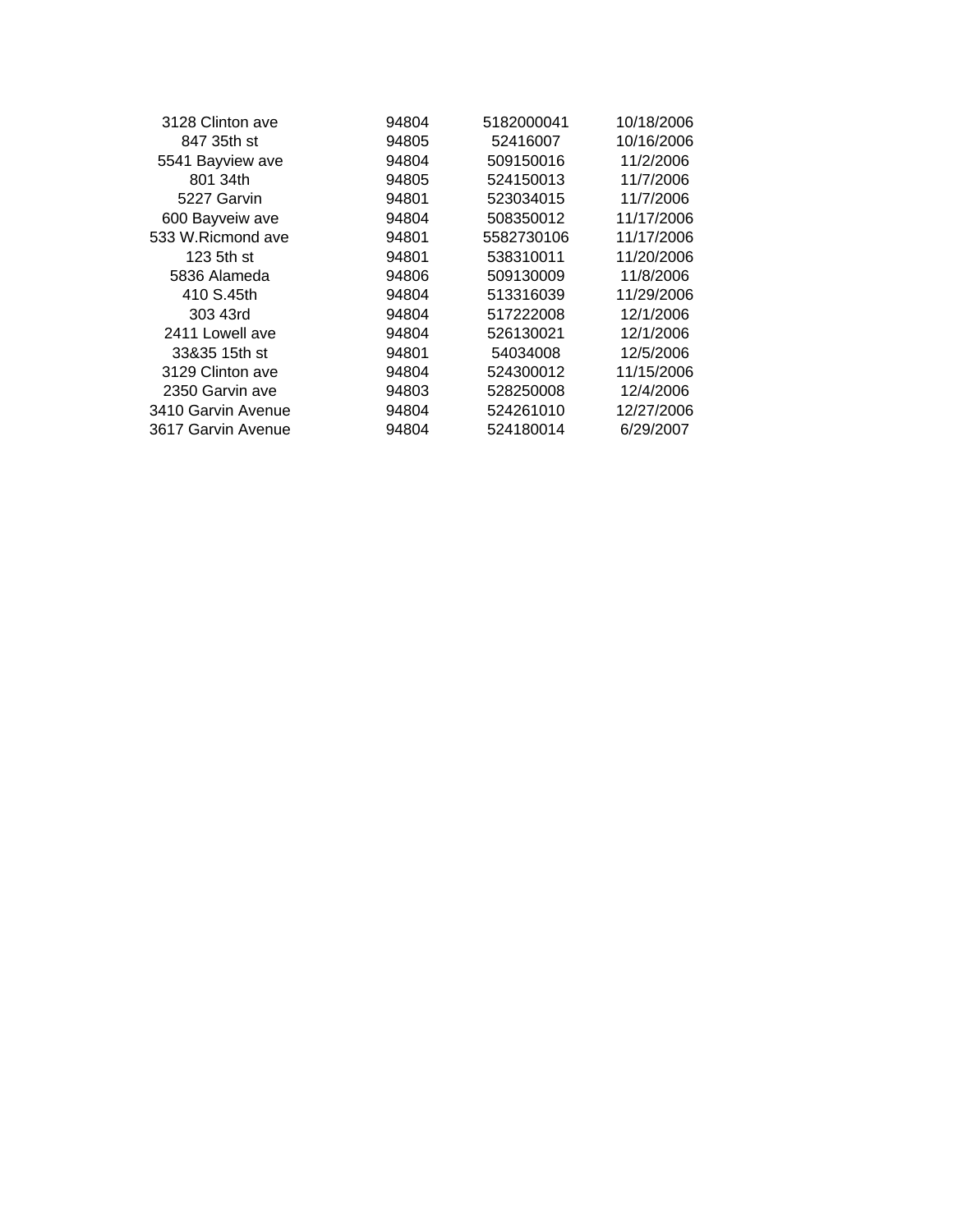| Duration                       |
|--------------------------------|
| 5                              |
| $\overline{c}$                 |
| 15<br>15                       |
| None checked                   |
| 15                             |
| 15                             |
| 15                             |
| 15<br>15                       |
| 15                             |
| 15                             |
| 15                             |
| 15                             |
| 15<br>15                       |
| 15                             |
| 3                              |
| $\overline{c}$                 |
| 15                             |
| 15<br>15                       |
| 15                             |
| 15                             |
| 15                             |
| 15                             |
| 15<br>15                       |
| 15                             |
| 15                             |
| 15                             |
| 15                             |
| 15<br>15                       |
| 15                             |
| 15                             |
| 15                             |
| 15<br>15                       |
| 15                             |
| 9                              |
| 15                             |
| 15                             |
| 15<br>Checked N/A<br>All Boxes |
| $\overline{4}$                 |
| 15                             |
| 15                             |
| 15                             |
| 15                             |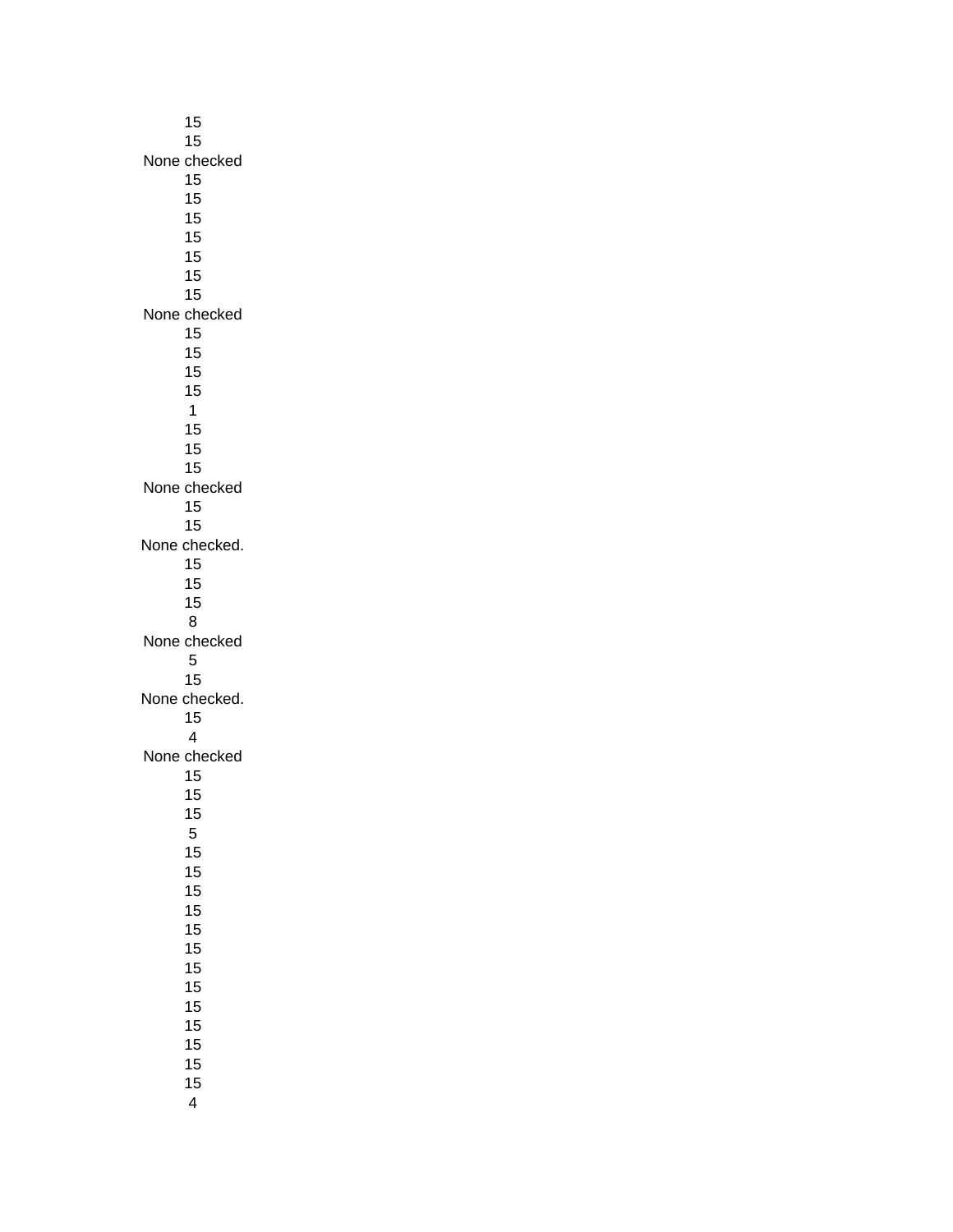|   | $15\,$          |  |
|---|-----------------|--|
|   |                 |  |
|   |                 |  |
|   |                 |  |
|   |                 |  |
|   |                 |  |
|   |                 |  |
|   |                 |  |
|   |                 |  |
|   |                 |  |
|   |                 |  |
|   |                 |  |
|   |                 |  |
|   |                 |  |
|   |                 |  |
|   |                 |  |
|   |                 |  |
|   |                 |  |
|   |                 |  |
|   |                 |  |
|   |                 |  |
|   |                 |  |
|   |                 |  |
|   |                 |  |
|   |                 |  |
|   |                 |  |
|   |                 |  |
|   |                 |  |
|   |                 |  |
|   |                 |  |
|   |                 |  |
|   |                 |  |
|   |                 |  |
|   |                 |  |
|   |                 |  |
|   |                 |  |
|   | $\overline{15}$ |  |
|   | 15              |  |
|   | 10              |  |
|   | 15              |  |
|   | 15              |  |
|   | 15              |  |
|   | 15              |  |
|   | 10              |  |
| 1 | 5               |  |
|   | 15              |  |
|   | 15              |  |
| 1 | 5               |  |
| 1 | 5               |  |
| 1 | 5               |  |
| 1 | 5               |  |
| 1 | ť               |  |
|   |                 |  |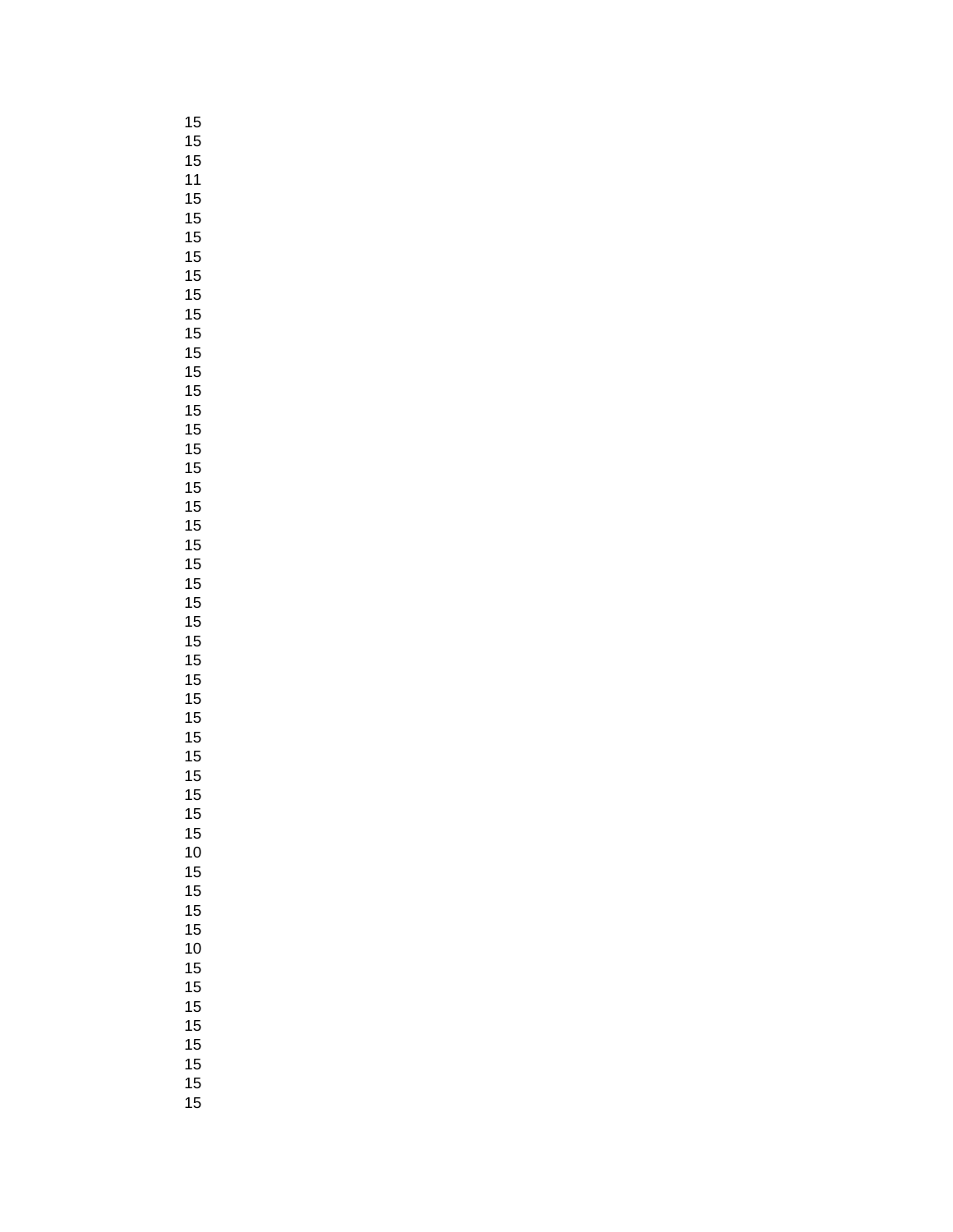|      | 15       |
|------|----------|
|      | 15       |
|      | 15       |
|      | 5        |
|      | 15<br>15 |
|      | 15       |
|      | 15       |
|      | 15       |
|      | 8        |
|      | 15       |
|      | 15       |
|      | 15       |
|      | 15       |
|      | 14       |
|      | 15       |
|      | 15       |
|      | 15       |
|      | 15       |
|      | 15       |
|      | 15       |
|      | 5        |
|      | 15<br>15 |
|      | 15       |
|      | 15       |
|      | 15       |
|      | 15       |
|      | 15       |
|      | 15       |
|      | 15       |
|      | 15       |
|      | 15       |
|      | 15       |
|      | 15       |
|      | 15       |
|      | 15       |
|      | 15       |
|      | 15<br>15 |
|      | 3        |
| None | checked  |
|      | 15       |
|      | 5        |
|      | 15       |
|      | 15       |
|      | 15       |
|      | 15       |
|      | 15       |
|      | 15       |
|      | 15       |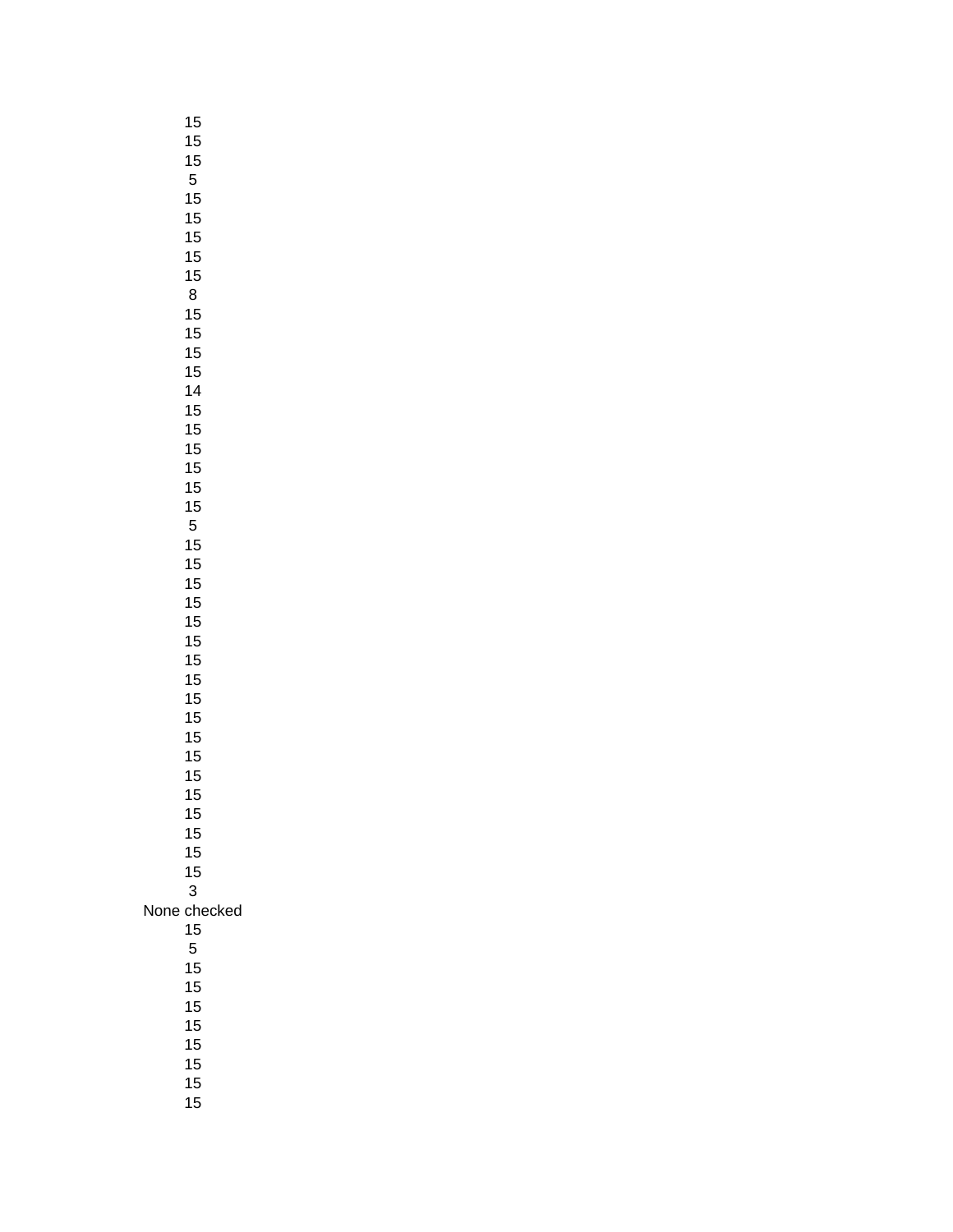| 15                                     |  |
|----------------------------------------|--|
| $\ddagger$                             |  |
| $\ddot{\phantom{a}}$                   |  |
|                                        |  |
| 15<br>15<br>15<br>15<br>15             |  |
|                                        |  |
|                                        |  |
| 15                                     |  |
|                                        |  |
|                                        |  |
|                                        |  |
| ` 15 15 15 15 15 15 15 1r              |  |
|                                        |  |
|                                        |  |
|                                        |  |
|                                        |  |
|                                        |  |
|                                        |  |
|                                        |  |
| $\begin{array}{c} 15 \\ 6 \end{array}$ |  |
| 15                                     |  |
| $\frac{15}{1}$                         |  |
|                                        |  |
|                                        |  |
|                                        |  |
|                                        |  |
|                                        |  |
|                                        |  |
|                                        |  |
| 15<br>15<br>15<br>15                   |  |
|                                        |  |
|                                        |  |
| 5<br>1                                 |  |
| 1                                      |  |
| 15                                     |  |
| 7                                      |  |
| 1                                      |  |
| 15                                     |  |
| 15                                     |  |
| 15                                     |  |
| 15                                     |  |
| 6                                      |  |
| 15                                     |  |
| 15                                     |  |
| 15                                     |  |
| 15                                     |  |
| 15                                     |  |
| 15                                     |  |
| 15                                     |  |
| 15                                     |  |
| 15                                     |  |
| ŗ<br>1                                 |  |
|                                        |  |